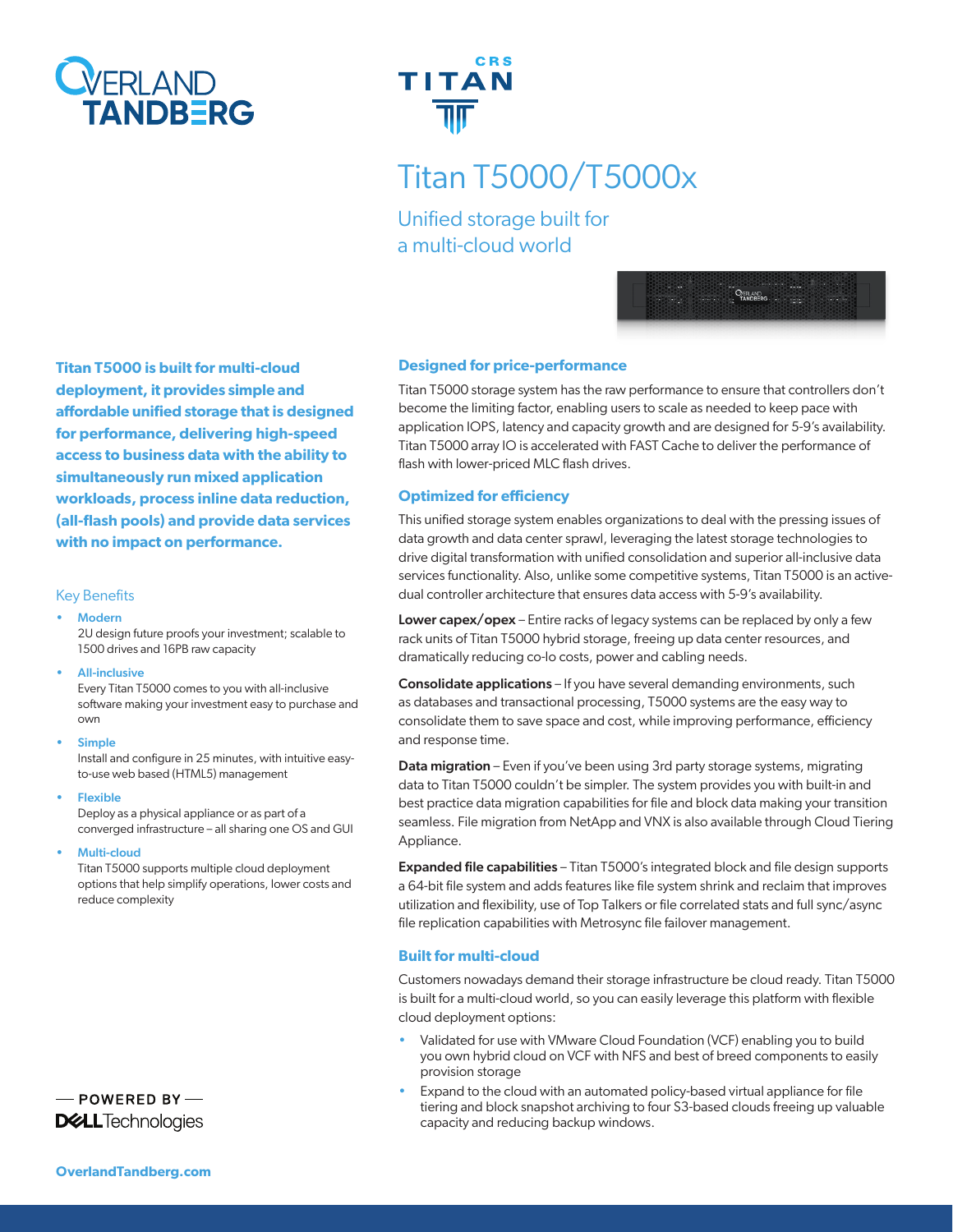

#### **Data protection**

Enterprise data protection solutions deliver the resilience and availability to protect your organization from data and application outages or worse. Titan T5000 takes the financial pain out of availability and disaster recovery deployment by including a complete suite of all-inclusive data protection software such as unified snapshots and thin clones, unified sync/async replication with throttling and snapshot replication, metro node synch replication, data-at-rest encryption and file level retention. T5000 also supports RecoverPoint continuous data protection and remote replication.

Unified Snapshots - simplifies daily operations by providing a single interface for creating and managing snapshots and thin clones for block and file storage, reducing operational complexity. And with UFS64, you get up to 256 snaps per file system and the ability to create thin clones direct from snapshots. Snapshots can be replicated, refreshed, applied to vVols and compared to report back differences.

Integrated copy data management – supports snapshot mobility & thin clone interoperability with AppSync application-aware and orchestration to provide customers with integrated copy data management (iCDM) saving capacity and costs.

Local and remote replication – includes a full complement of enterprise-grade array-based synch/async replication services as well as RecoverPoint replication options, providing robust protection with no additional investment. Replicate snapshots for greater

data protection and recovery options. Titan T5000 includes native asynchronous and synchronous replication for both file and block data with async throttling, async interface pairing and full copy avoidance. The system also supports the use of Metrosync Manager for automated file level failover and synch replication over metro distances.

File protection – file data is protected with File-level Retention (FLR) for safeguarding files from modification or deletion until a specified retention date. FLR allows you to create a permanent, unalterable set of files and directories and ensure the integrity of data. There are two different types of file-level retention available: Enterprise (FLR-E) and Compliance (FLR-C).

#### **DevOps integrations**

Containers are fast becoming the new software architecture paradigm and Kubernetes has emerged as a popular Container Orchestration platform choice. Titan T5000 supports the Container Storage Interface (CSI) plugin to run Kubernetes workloads.

Automation is a major theme in IT Procurement discussions. The good thing is Automation no longer means programming-intensive and hard-to-maintain scripting. Tools like VMware vRealize Orchestrator (vRO) provides a drag and drop environment to quickly automate infrastructure operations and service delivery tasks. Titan T5000 supports vRO plugin enabling customers to automate end to end workflows spanning the entire infrastructure stack.

| <b>T5000 Specifications</b>                                 |                                                                                                                                |
|-------------------------------------------------------------|--------------------------------------------------------------------------------------------------------------------------------|
| <b>Min/Max Drives</b>                                       | 6/500                                                                                                                          |
| <b>Chassis</b>                                              | 2U, 25x 2.5" drives                                                                                                            |
| <b>Drive bays</b>                                           | 25x 2.5TB SSD                                                                                                                  |
| <b>Storage capacity (as configured)</b>                     | 96 TB (25x 3.84 TB SSD)                                                                                                        |
| <b>Maximum # of drives/enclosures</b>                       | Max 250x drives or 10x Titan T5000X per BUS (whichever limit is reached first)                                                 |
| <b>Max Raw Capacity<sup>A</sup></b>                         | 696TB                                                                                                                          |
| <b>RAID Options</b>                                         | 1/0, 5, 6                                                                                                                      |
| <b>CPU per Array</b>                                        | 2x Intel® CPUs, 12 cores per Array, 1.7GHz                                                                                     |
| <b>System Memory/Cache per Array</b>                        | 128 GB                                                                                                                         |
| <b>Max FAST Cache per Array<sup>B</sup></b>                 | Up to 800 GB                                                                                                                   |
| <b>Total Cache<sup>c</sup></b>                              | Up to 928 GB                                                                                                                   |
| Max IO Modules per Array <sup>D</sup>                       | $\overline{4}$                                                                                                                 |
| <b>IO Modules (as configured)</b>                           | 2x 4-port 25GbE SFP+, 2x 2-port 10Gbe SFP+                                                                                     |
| <b>Embedded SAS IO Ports per Array</b>                      | 4 x 4 lane 12Gb/s SAS ports for BE (back end) Connection                                                                       |
| Base 12 Gb/s SAS BE Buses per Array                         | $2 \times 4$ Lane                                                                                                              |
| Max 12 Gb/s SAS BE Buses per Array                          | $2 \times 4$ Lane                                                                                                              |
| <b>Max FE (front end) Total Ports per Array (all types)</b> | 24                                                                                                                             |
| <b>Additional Ports per Controller</b>                      | 1x Management Port, 1x Service Port                                                                                            |
| <b>Embedded 10GbaseT Ports per Array</b>                    | $\overline{4}$                                                                                                                 |
| <b>Embedded CNA ports per Array</b>                         | 4x10GbE SFP+                                                                                                                   |
| 10/25 GbE/iSCSI total ports per array                       | 12-10GbE<br>$8 - 25$ GbE                                                                                                       |
| <b>Standby Power System</b>                                 | 2 redundant power supplies per system/enclosure<br>Battery Back Up (BBU) module provides power to a single module (power zone) |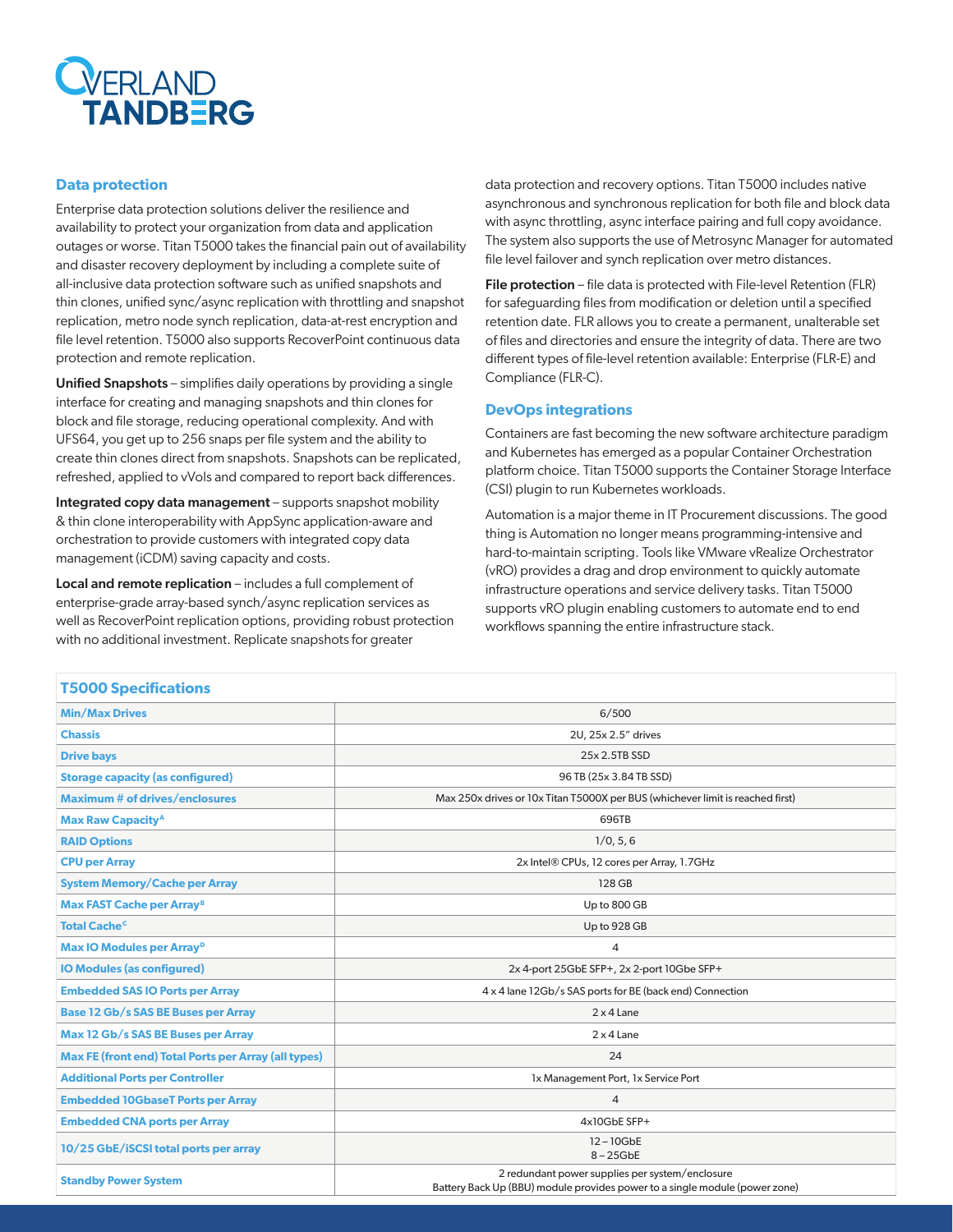

## **T5000 Specifications** (continued)

| <b>Max Initiators per Array</b>                     | 1024                                                                                                                                |
|-----------------------------------------------------|-------------------------------------------------------------------------------------------------------------------------------------|
| <b>Max SAN Hosts</b>                                | 512                                                                                                                                 |
| <b>Max Number of Pools</b>                          | 20                                                                                                                                  |
| <b>Max Number of LUNs per Array</b>                 | 1000                                                                                                                                |
| <b>Max LUN Size</b>                                 | 256 TB                                                                                                                              |
| <b>Max file systems per Array</b>                   | 1000                                                                                                                                |
| <b>Max File System Size</b>                         | 256 TB                                                                                                                              |
| <b>Max attached snapshots per Array (Block)</b>     | 1000                                                                                                                                |
| <b>Drive Enclosure (DAE - Disk Array Enclosure)</b> | Supports 25x 2.5" drives in 2U enclosure Titan T5000X<br>(max of 250x drives or 10x DAEs per BUS (whichever limit is reached first) |
| Dimensions $(H \times W \times D)$                  | 8.88cm x 44.76cm x 61.39cm                                                                                                          |
| <b>Weight</b>                                       | 24.6 kg                                                                                                                             |

A Maximum raw capacity will vary based on drive sizes available at time of purchase

 $B GB = Base2 GiB (GiB = 1024x1024x1024)$ 

C Specific to hybrid arrays

D Two IO Modules per Storage Processor (SP), mirrored

# **Titan T5000x Specifications** – Expansion for Titan T5000 only

| <b>Chassis</b>                          | 2U Rackmount                    |
|-----------------------------------------|---------------------------------|
| <b>Drive Bays</b>                       | 25x 2.5" HDD/SSD                |
| <b>Storage capacity (as configured)</b> | 19TB (12x 1.6TB SSD SAS 12Gb/s) |
| <b>Connector type</b>                   | SFF-8088 connectors (mini-SAS)  |
| <b>SAS cable length</b>                 | Up to 10 meter (2m included)    |
| Dimensions $(H \times W \times D)$      | 8.64 cm x 44.45 cm x 35.56 cm   |
| <b>Weight (fully populated)</b>         | $20.3$ kg                       |
|                                         |                                 |

### **Protocols and Facilities Supported**

| Block Protocols: iSCSI, Fibre Channel (FCP SCSI-3)                      | <b>Container Storage Interface (CSI) Driver</b>                                         |
|-------------------------------------------------------------------------|-----------------------------------------------------------------------------------------|
| Controller based Data at Rest Encryption (D@RE), with self-managed keys | DFS Distributed File System (Microsoft) as Leaf node or Standalone Root Server          |
| Direct Host Attach for Fibre Channel and <i>SCSI</i>                    | Dynamic Access Control (DAC) with claims support                                        |
| Fail-Safe Networking (FSN)                                              | Internet Control Message Protocol (ICMP)                                                |
| <b>Kerberos Authentication</b>                                          | Key Management Interoperability Protocol (KMIP) compliant external key manager for D@RE |
| LDAP (Lightweight Directory Access Protocol)                            | <b>LDAP SSL</b>                                                                         |
| Link Aggregation for File (IEEE 802.3ad)                                | Lock Manager (NLM) v1, v2, v3, and v4                                                   |
| Management & Data Ports IPv4 and/or IPv6                                | NAS Servers Multi-protocol for UNIX and SMB clients (Microsoft, Apple, Samba)           |
| Network Data Management Protocol (NDMP) v1-v4, 2-way & 3-way            | Network Information Service (NIS) Client                                                |
| Network Status Monitor (NSM) v1 Network Status Monitor (NSM) v1         | Network Time Protocol (NTP) client                                                      |
| NFS v3/v4 Secure Support                                                | NT LAN Manager (NTLM)                                                                   |
| Portmapper v2                                                           | REST API: Open API that uses HTTP requests to provide management                        |
| Restriction of Hazardous Substances (RoHS) compliance                   | RSVD v1 for Microsoft Hyper-V                                                           |
| Simple Home Directory access for SMB protocol                           | SMI-S v1.6.1 compatible Dell EMC Unity Block & File client                              |
| Simple Mail Transfer Protocol (SMTP)                                    | Simple Network Management Protocol v2c & v3 (SNMP)                                      |
| Virtual LAN (IEEE 802.1q)                                               | <b>VMware® Virtual Volumes (Wols) 2.0</b>                                               |
| VMware® vRealize™ Orchestrator (vRO) Plug-in                            |                                                                                         |

All systems are available in individual configurations (drives, network connectivity, support options). **Contact us now for your customized offer.**